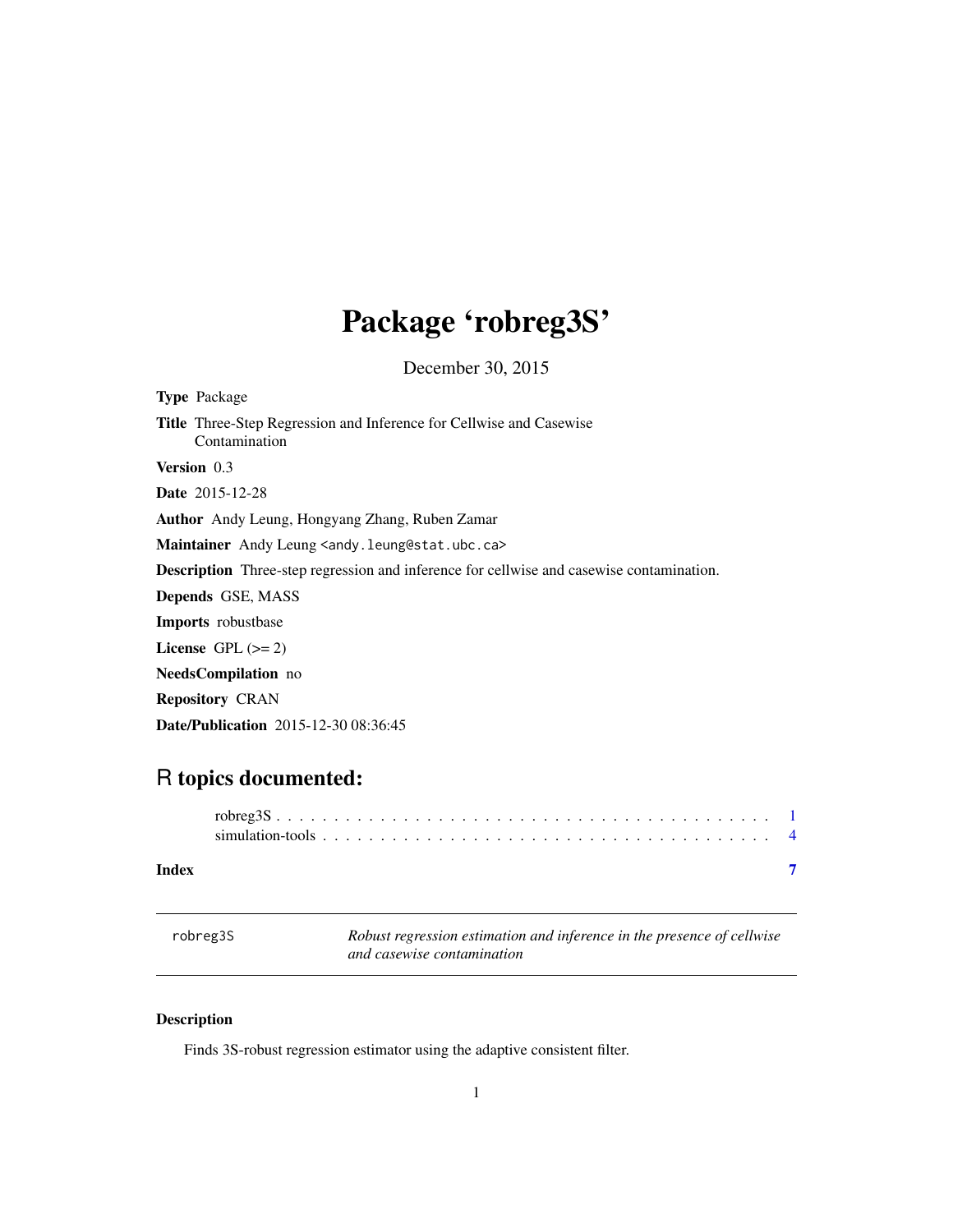# <span id="page-1-0"></span>Usage

robreg3S(y, x, dummies=NULL, filter=TRUE, alpha=0.20, K=5, ...)

#### Arguments

| y            | vector of responses.                                                                                                                                                                                                 |
|--------------|----------------------------------------------------------------------------------------------------------------------------------------------------------------------------------------------------------------------|
| $\mathsf{x}$ | matrix of the numerical variables.                                                                                                                                                                                   |
| dummies      | matrix of the dummy covariates, i.e., where each column are 0–1 vectors.                                                                                                                                             |
| filter       | logical, whether the filtering is used. Default value is TRUE.                                                                                                                                                       |
| alpha        | 1-alpha upper quantile (and alpha lower quantile) of the covariate distribution<br>used in tail comparison in the first step. An exponential tail is used as the refer-<br>ence distribution. Default value is 0.20. |
| К            | number of alternating M-S iterations in the estimation of the coefficients of the<br>dummy covariates. Default value is 5. See Leung et al. for more details.                                                        |
| $\cdot$      | optional arguments to be used in the computation of GSE in the second step.<br>See GSE                                                                                                                               |

# Details

This function computes 3S-robust regression as described in Leung et al. (2015).

If the model contains dummy variables (i.e., dummies != NULL), 3S-regression is computed using an iterative algorithm as described in Leung et al. (2015). Briefly, the algorithm first estimates the coefficients of the dummies using an M-estimator of regression and the coefficients of the continuous covariates using the original 3S-regression. See Leung et al. (2015) for more details.

#### Value

A list with components:

| Summary.Table | Matrix of information available about the estimator. It contains regression coef-<br>ficients, and for dummies != NULL, columns for the standard error, t-statistic,<br>and p-value.        |
|---------------|---------------------------------------------------------------------------------------------------------------------------------------------------------------------------------------------|
| coef          | vector of regression coefficients.                                                                                                                                                          |
| acov          | matrix of the asymptotic covariate matrix, only for dummies != NULL.                                                                                                                        |
| resid         | vector of residuals, that is the response minus the fitted values.                                                                                                                          |
| sigma.hat     | the estimated residual standard error.                                                                                                                                                      |
| MD            | the squared Mahalanobis distances of each observation based on the continuous<br>covariates to the generalized location S-estimator with respect to the generalized<br>scatter S-estimator. |
| xfilter       | filtered matrix of the numerical variables from Step 1 of the estimator.                                                                                                                    |
| ximpute       | matrix of the numerical variables with filtered cells imputed from Step 2 of the<br>estimator.                                                                                              |
| weight        | vector of the weights used in the estimation of the location generalized S-estimator.<br>Not meant to be accessed.                                                                          |
| Syx           | estimated generalized S-scatter from Step 2. Not meant to be accessed.                                                                                                                      |
| myx           | estimated generalized S-location from Step 2. Not meant to be accessed.                                                                                                                     |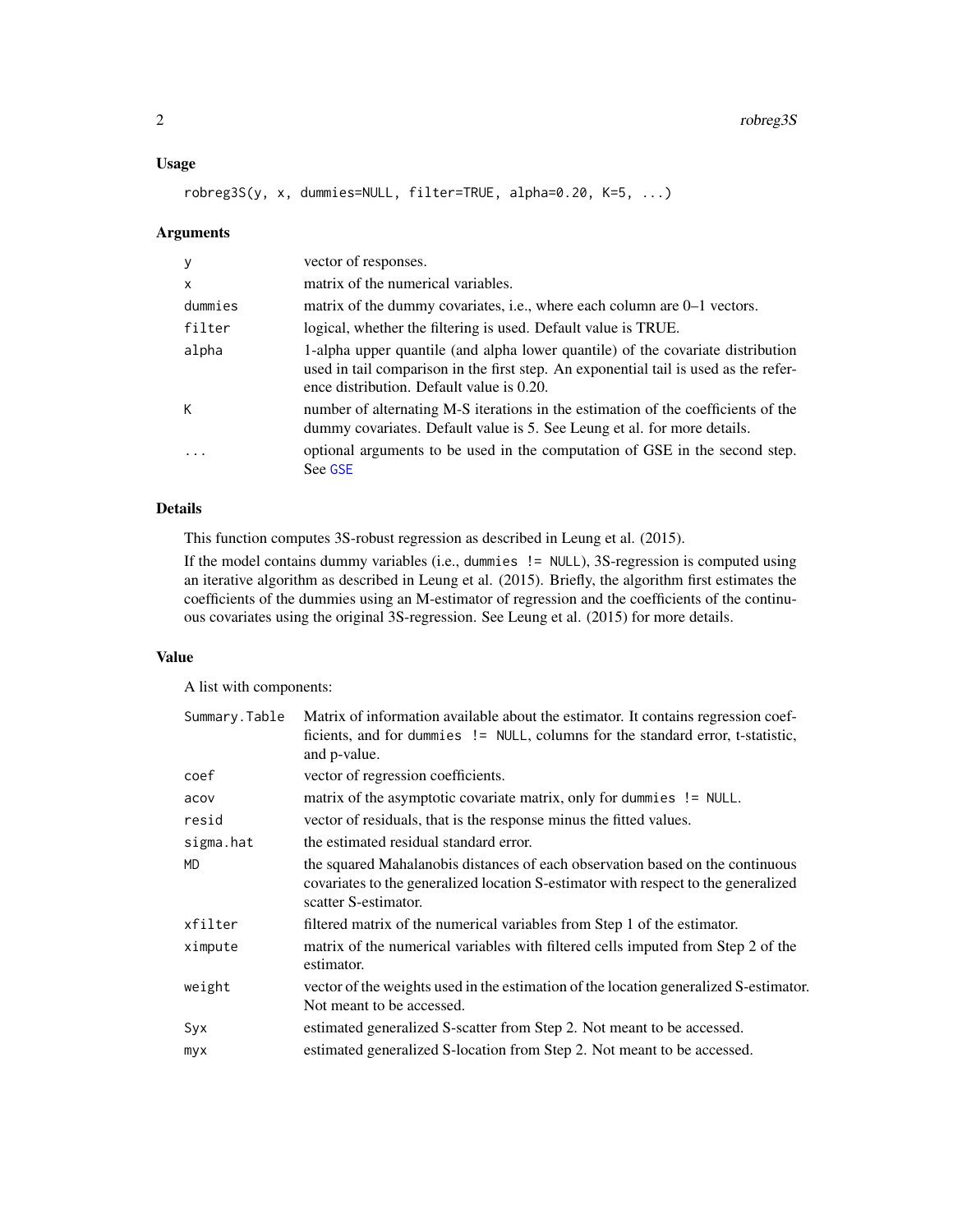#### <span id="page-2-0"></span>robreg3S 3

### Author(s)

Andy Leung <andy.leung@stat.ubc.ca>, Hongyang Zhang, Ruben H. Zamar

#### References

Leung, A. , Zamar, R.H., and Zhang, H. Robust regression estimation and inference in the presence of cellwise and casewise contamination. arXiv:1509.02564.

#### See Also

[GSE](#page-0-1), [generate.cellcontam.regress](#page-3-1), [generate.casecontam.regress](#page-3-1), [generate.casecontam.regress.dummies](#page-3-1), [generate.casecontam.regress.dummies](#page-3-1)

# Examples

```
## Boston housing data
data(Boston, package="MASS")
boston <- Boston; rm(Boston)
boston$crim <- log(boston$crim)
boston$nox <- boston$nox^2
boston$rm <- boston$rm^2
boston$dis <- log(boston$dis)
boston$lstat <- log(boston$lstat)
boston$medv <- log(boston$medv)
boston$black <- boston$black/1000
boston$age <- boston$age/100
boston$tax <- boston$tax/100
boston$indus <- boston$indus/100
boston <- subset( boston, select=c(medv, crim, nox, rm, age, dis, tax, ptratio, black, lstat) )
## LS, MM, 3S
set.seed(100)
fit.LS \leq lm(medv \sim ., data=boston)
fit.MM <- robustbase::lmrob(medv ~ ., data=boston)
fit.2S <- robreg3S( y=boston$medv, x=as.matrix(subset(boston,select=-medv)), filter = FALSE )
fit.3S <- robreg3S( y=boston$medv, x=as.matrix(subset(boston,select=-medv)) )
## Compare estimated coefficients
nrow(boston) *sum(( coef(fit.LS)[-1] - coef(fit.3S)[-1])^2* apply(boston[,-1], 2, mad)^2)
nrow(boston) *sum(( \text{coef}(\text{fit.M})[-1] - \text{coef}(\text{fit.3S})[-1])^2* apply(boston[,-1], 2, mad)^2)
nrow(boston) *sum( (coeffit.2S)[-1] - coef(fit.3S)[-1])^2* apply(boston[-,1], 2, mad)^2)## Summary table
summary(fit.3S)
```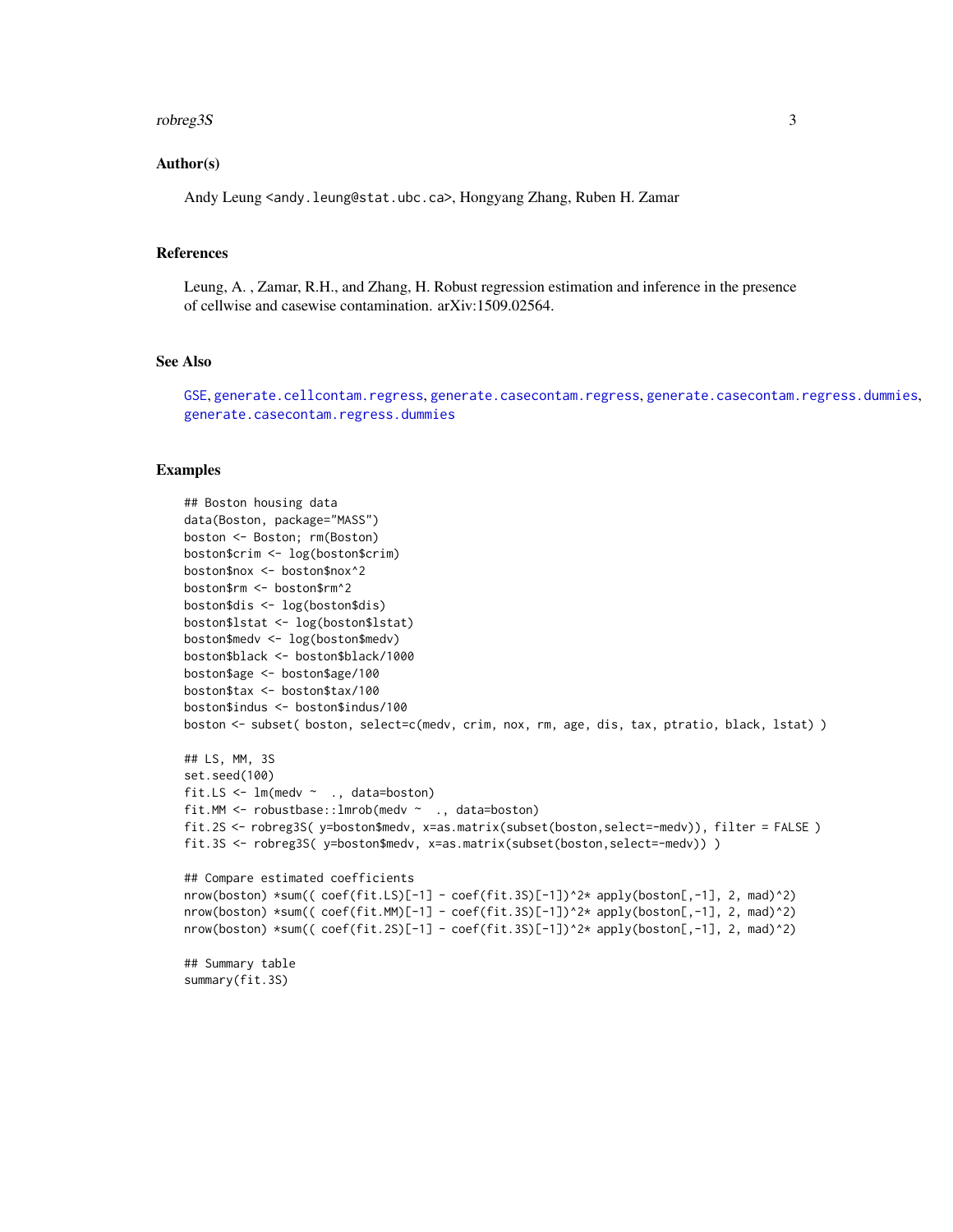<span id="page-3-0"></span>

# <span id="page-3-1"></span>Description

Includes the data generator for the simulation study on cell- and case-wise contamination that appears on Leung et al. (2015).

## Usage

generate.randbeta(p) generate.cellcontam.regress(n, p, A, sigma, b, k, cp) generate.casecontam.regress(n, p, A, sigma, b, l, k, cp) generate.cellcontam.regress.dummies(n, p, pd, probd, A, sigma, b, k, cp) generate.casecontam.regress.dummies(n, p, pd, probd, A, sigma, b, l, k, cp)

# Arguments

| n           | integer indicating the number of observations to be generated.                                                                                                                     |
|-------------|------------------------------------------------------------------------------------------------------------------------------------------------------------------------------------|
| p           | integer indicating the number of continuous variables to be generated.                                                                                                             |
| pd          | integer indicating the number of dummy variables to be generated.                                                                                                                  |
| probd       | vector of quantiles of length pd. To generate dummy variables pd continuous<br>variables are first generated. Then, the variables are dichotomize at normal<br>quantiles of probd. |
| A           | a correlation matrix. See also generate. randcorr.                                                                                                                                 |
| sigma       | residual standard deviation.                                                                                                                                                       |
| $\mathbf b$ | vector of regression coefficients.                                                                                                                                                 |
| k           | size of cellwise outliers and vertical outliers. See Leung et al. for details.                                                                                                     |
| 1           | size of leverage outliers. See Leung et al. for details.                                                                                                                           |
| сp          | proportion of cell- or case-wise contamination. Maximum of 10% for cellwise<br>and 50% for casewise.                                                                               |

# Value

A list with components:

|         | multivariate normal sample with cell- or case-wise contamination. |
|---------|-------------------------------------------------------------------|
|         | vector of responses.                                              |
| dummies | vector of dummies.                                                |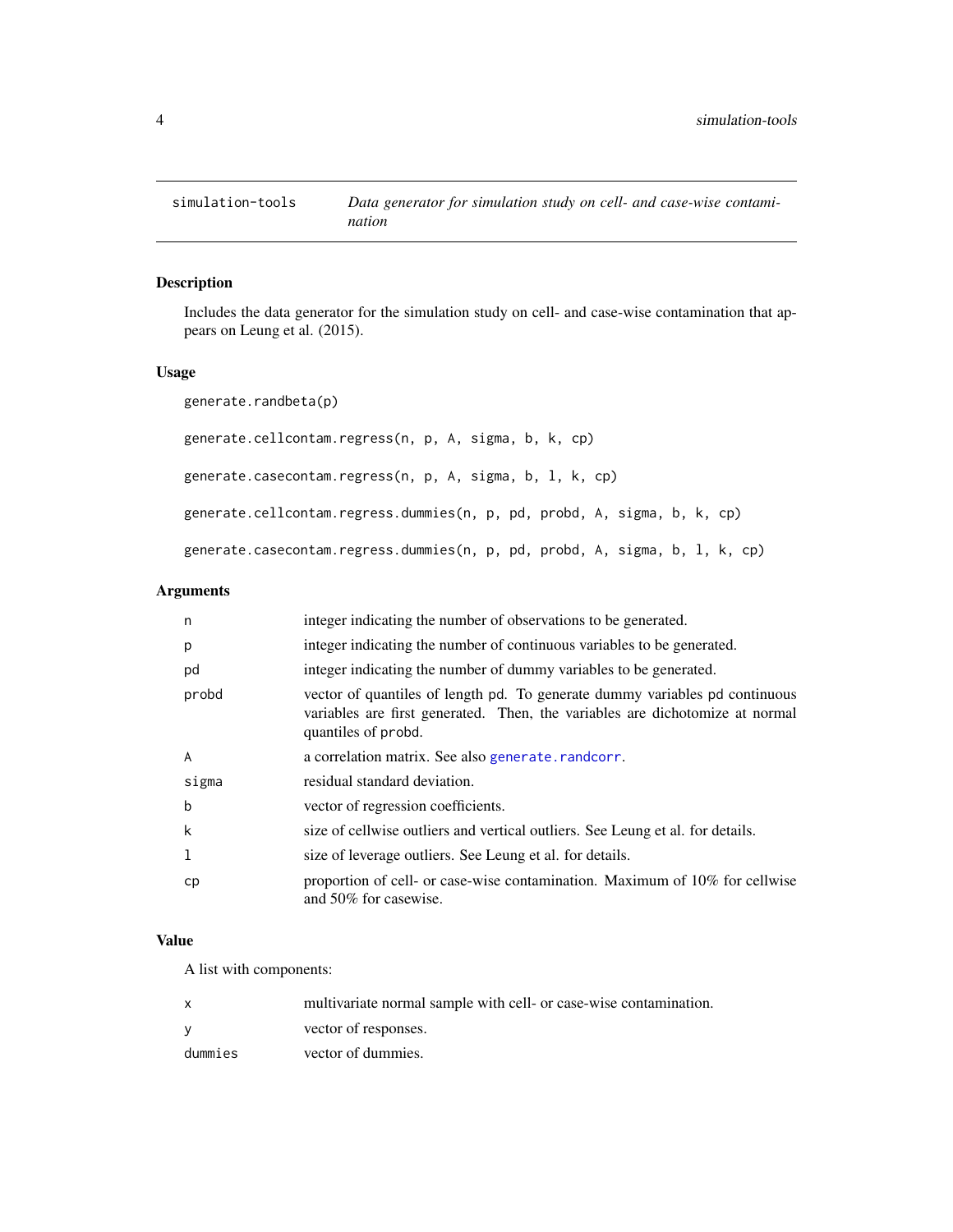## <span id="page-4-0"></span>simulation-tools 5

#### Author(s)

Andy Leung <andy.leung@stat.ubc.ca>, Hongyang Zhang, Ruben H. Zamar

#### References

Leung, A. , Zamar, R.H., and Zhang, H. Robust regression estimation and inference in the presence of cellwise and casewise contamination. arXiv:1509.02564.

# See Also

[generate.randcorr](#page-0-1)

#### Examples

```
##################################################
## Cellwise contaminated data simulation
## (continuous covariates only)
set.seed(10)
b <- 10*generate.randbeta(p=15)
A <- generate.randcorr(cond=100, p=15)
dat <- generate.cellcontam.regress(n=300, p=15, A=A, sigma=0.5, b=b, k=10, cp=0.05)
```

```
## LS
fit.LS \leq - \ln(y \sim x, \text{dat})mean((coeffit.LS)[-1] - b)^2)
```

```
## MM regression
fit.MM \leq robustbase:: lmrob(y \sim x, dat)
mean((coeffit.MM)[-1] - b)^2)
```

```
## 3S regression
fit.3S <- robreg3S( y=dat$y, x=dat$x, init="imputed")
mean((coef(fit.3S)[-1] - b)^2)
```

```
##################################################
## Casewise contaminated data simulation
```

```
## (continuous covariates only)
set.seed(10)
b <- 10*generate.randbeta(p=10)
A <- generate.randcorr(cond=100, p=10)
dat <- generate.casecontam.regress(n=200, p=10, A=A, sigma=0.5, b=b, l=8, k=10, cp=0.10)
```

```
## LS
fit.LS \leq -\ln(y \sim x, \text{dat})mean((coeffit.LS)[-1] - b)^2)
```

```
## MM regression
fit.MM <- robustbase::lmrob(y \sim x, dat)mean((coeffit.MM)[-1] - b)^2)
```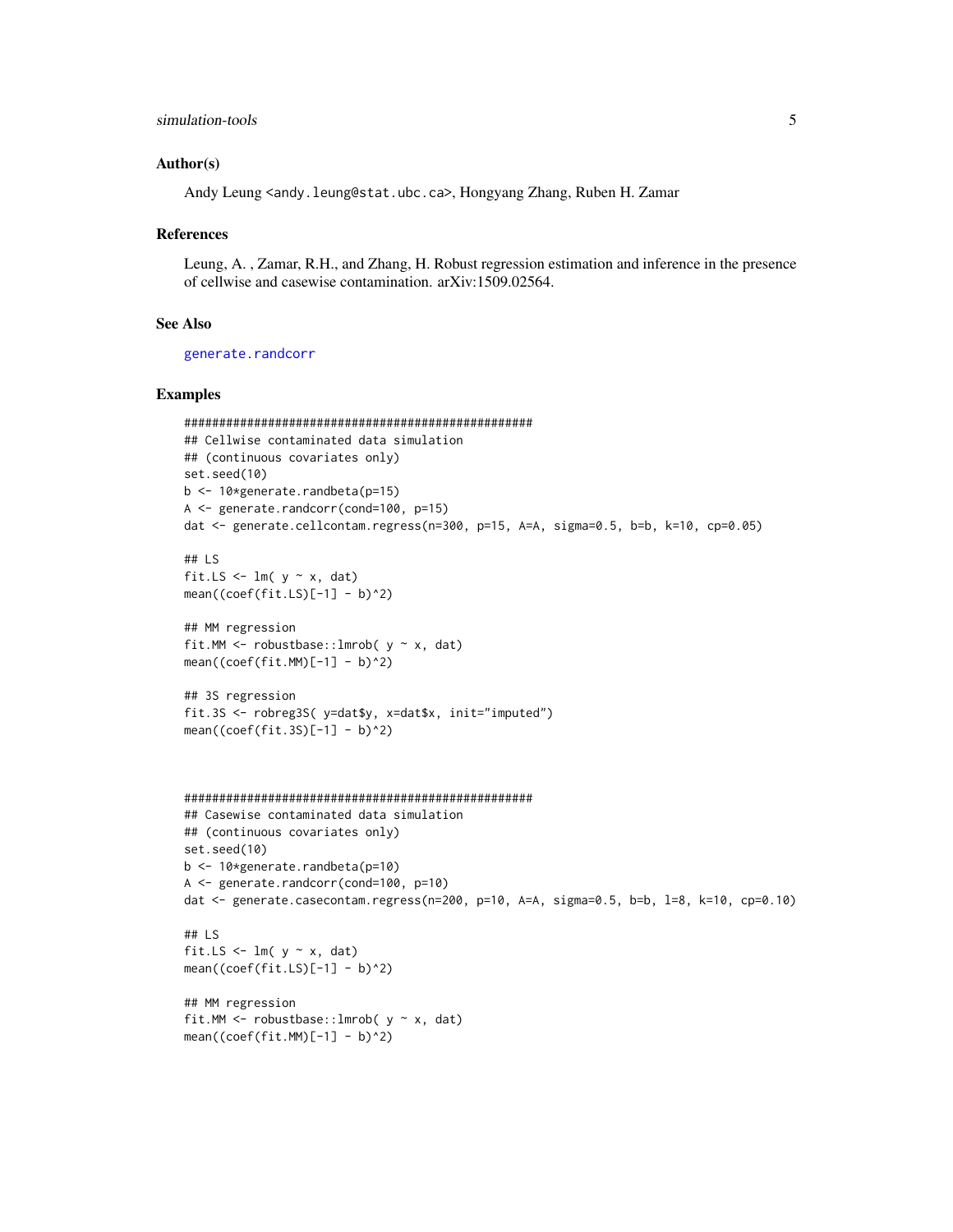```
## 3S regression
fit.3S <- robreg3S( y=dat$y, x=dat$x, init="imputed")
mean((coef(fit.3S)[-1] - b)^2)
## Not run:
##################################################
## Cellwise contaminated data simulation
## (continuous and dummies covariates)
set.seed(10)
b <- 10*generate.randbeta(p=15)
A <- generate.randcorr(cond=100, p=15)
dat <- generate.cellcontam.regress.dummies(n=300, p=12, pd=3,
   probd=c(1/2,1/3,1/4), A=A, sigma=0.5, b=b, k=10, cp=0.05)
## LS
fit.LS <- lm( dat$y ~ dat$x + dat$dummies)
mean((coeffit.LS)[-1] - b)^2)## MM regression
fit.MM <- robustbase::lmrob( dat$y ~ dat$x + dat$dummies)
mean((coeffit.MM)[-1] - b)^2)## 3S regression
fit.3S <- robreg3S( y=dat$y, x=dat$x, dummies=dat$dummies, init="imputed")
mean((coef(fit.3S)[-1] - b)^2)##################################################
## Casewise contaminated data simulation
## (continuous and dummies covariates)
set.seed(10)
b <- 10*generate.randbeta(p=15)
A <- generate.randcorr(cond=100, p=15)
dat <- generate.casecontam.regress.dummies(n=300, p=12, pd=3,
   probd=c(1/2,1/3,1/4), A=A, sigma=0.5, b=b, l=7, k=10, cp=0.10)
## LS
fit.LS <- lm( dat$y ~ dat$x + dat$dummies)
mean((coeffit.LS)[-1] - b)^2)## MM regression
fit.MM <- robustbase::lmrob( dat$y ~ dat$x + dat$dummies)
mean((coeffit.MM)[-1] - b)^2)## 3S regression
fit.3S <- robreg3S( y=dat$y, x=dat$x, dummies=dat$dummies, init="imputed")
mean((coef(fit.3S)[-1] - b)^2)## End(Not run)
```